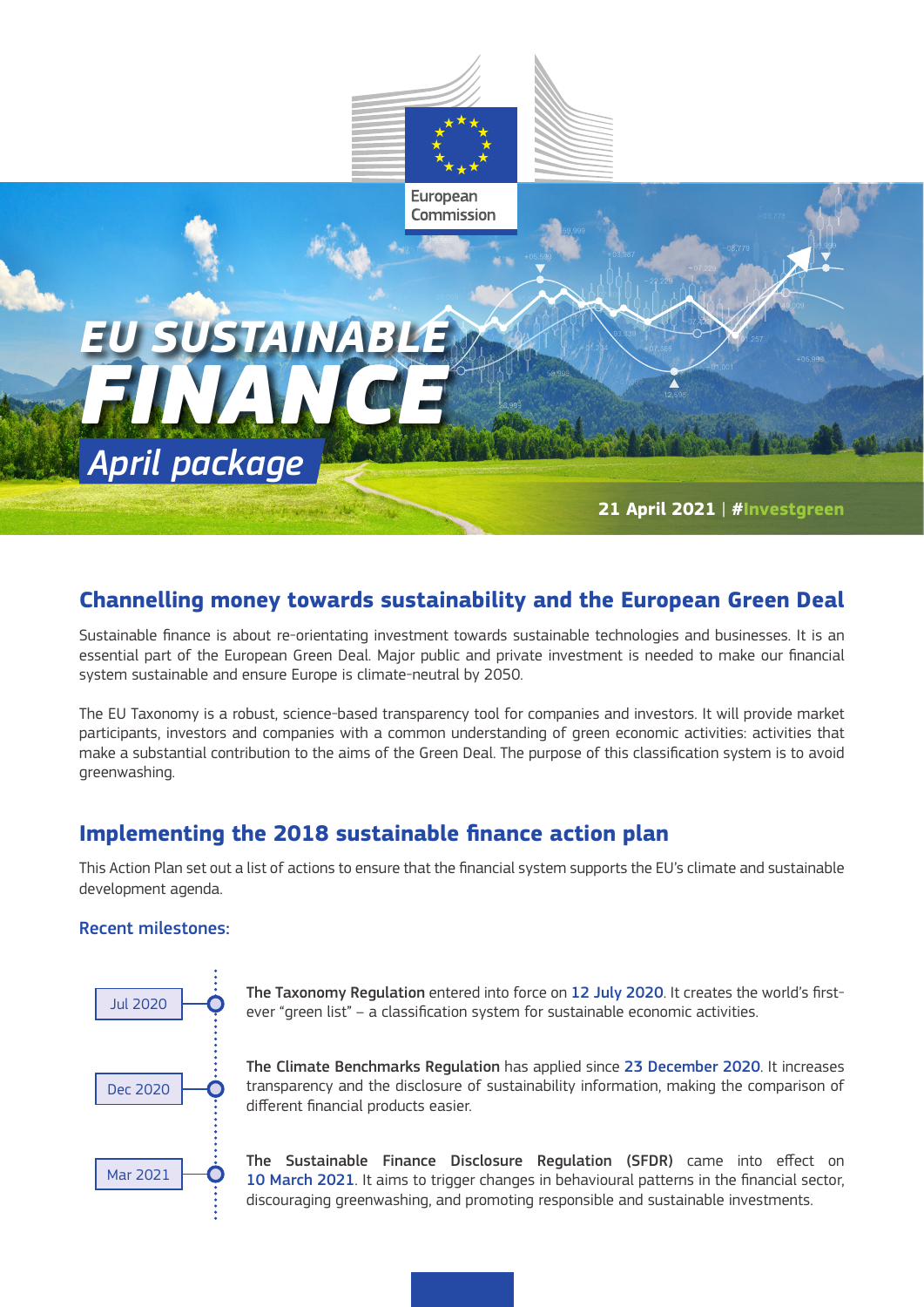# **A new milestone: the April 2021 package**

### A comprehensive package of measures to make the financial sector even more sustainable:



The EU Taxonomy Climate Delegated Act will classify which activities best contribute to mitigating and adapting to the effects of climate change.



The new Corporate Sustainability Reporting Directive will ensure companies provide consistent and comparable sustainability information.



Six amending Delegated Acts will ensure that financial firms, such as advisers, asset managers or insurers, include sustainability in their procedures and their investment advice to clients.

## **An EU taxonomy: consulting experts and using science to move forward**

### The work on sustainable finance has solid scientific foundations and is based on:



Research by the EU's Joint Research Centre.



The reports of the EU Technical Expert Group on Sustainable Finance.



A panel of experts from various backgrounds who make up the Platform on Sustainable Finance, who were appointed to further develop the EU Taxonomy and sustainable finance framework.

## **Who will benefit?**



#### **INVESTORS/CITIZENS**

will be able to re-orient their investments towards more sustainable technologies and businesses



#### **BUSINESSES**

will have access to new sources of funding through global capital markets and the financial sector worldwide

# **In more detail: the April package**

| <b>INITIATIVE</b>                                                                               | <b>WHAT IS IT?</b>                                                                                                                                                                                                                                                         | <b>WHO SHOULD COMPLY?</b>                                                                                                                                                                                                                                                                                 | <b>TIMING?</b>                                                                                                    |
|-------------------------------------------------------------------------------------------------|----------------------------------------------------------------------------------------------------------------------------------------------------------------------------------------------------------------------------------------------------------------------------|-----------------------------------------------------------------------------------------------------------------------------------------------------------------------------------------------------------------------------------------------------------------------------------------------------------|-------------------------------------------------------------------------------------------------------------------|
| <b>New Corporate</b><br><b>Sustainability</b><br><b>Reporting</b><br><b>Directive</b><br>(CSRD) | Revises and strengthens<br>rules introduced by the<br>Non-Financial Reporting<br>Directive (NFRD).<br>that<br>Aims to ensure<br>companies<br>report<br>reliable and comparable<br>sustainability<br>information<br>that<br>other<br>investors<br>and<br>stakeholders need. | All large companies and all<br>listed<br>companies, except<br>listed<br>micro-enterprises.<br>Nearly 50,000 companies<br>in the EU will now need<br>to follow<br>detailed<br>- EU<br>sustainability<br>reporting<br>standards, compared<br>to<br>11,000 companies subject to<br>the current requirements. | <b>NFRD</b><br>place<br>in.<br>since<br>2018.<br>CSRD proposal: adopted<br>by the Commission on<br>21 April 2021. |